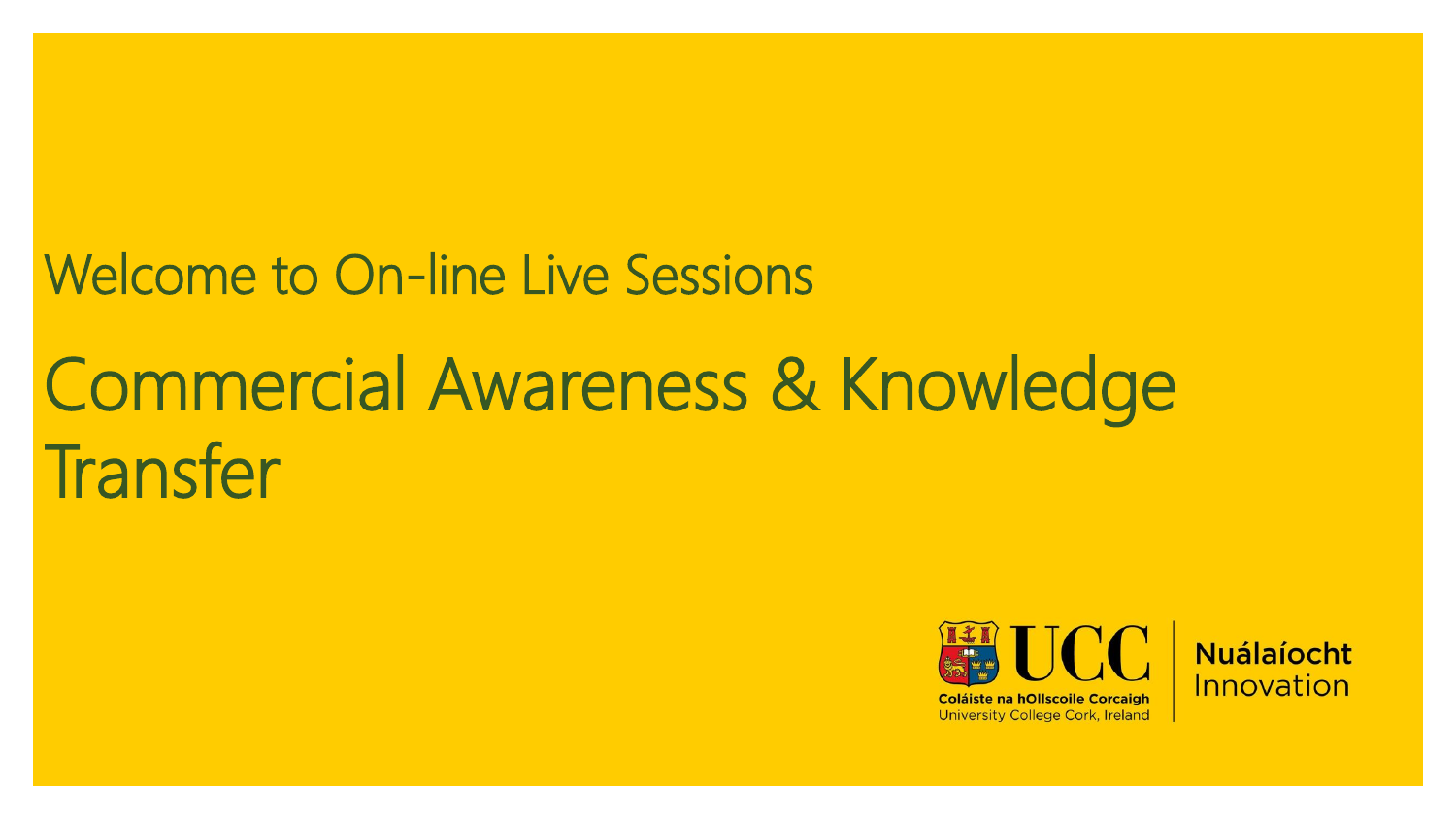# Impact Through

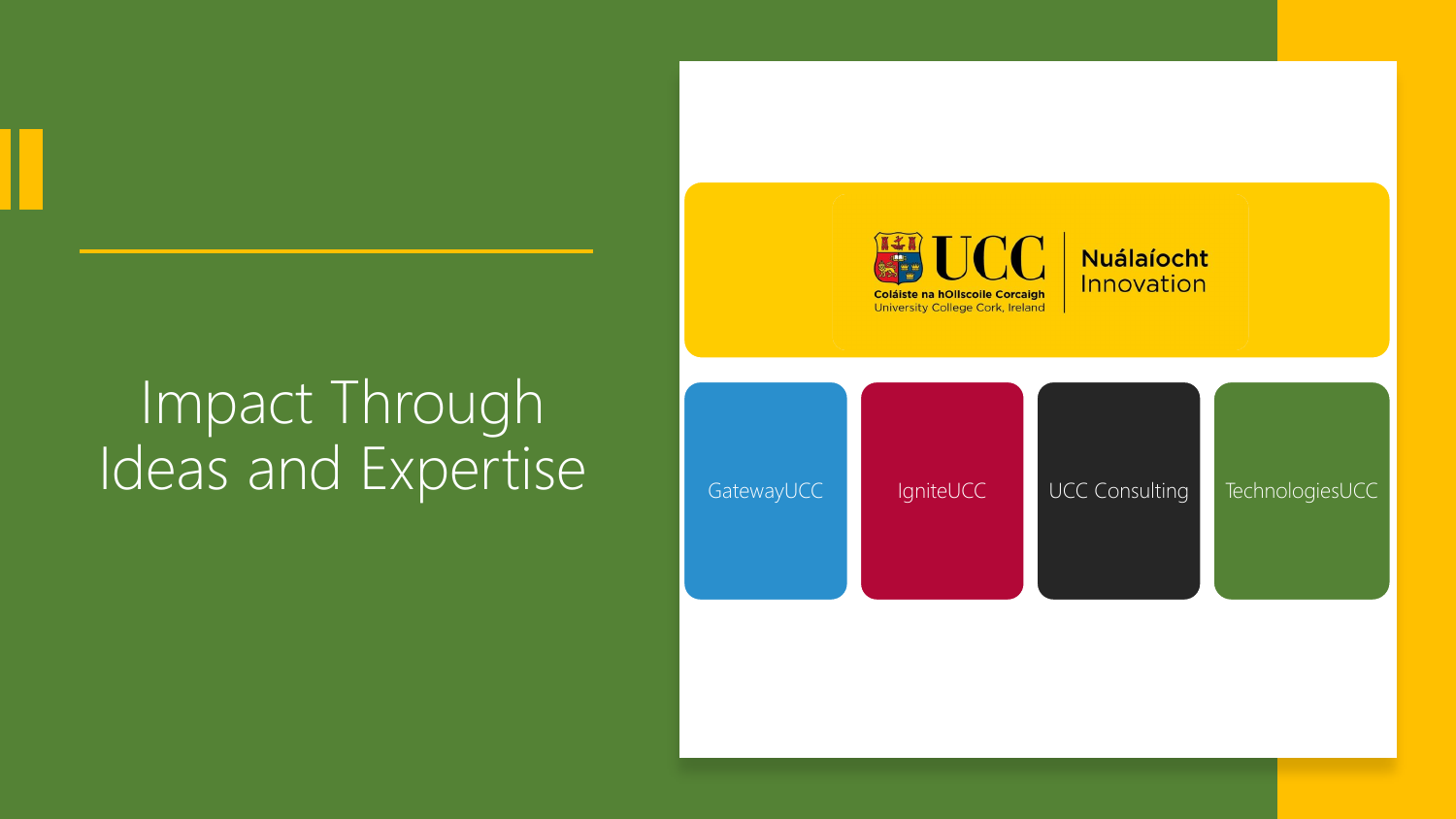#### UCC Innovation – By the numbers

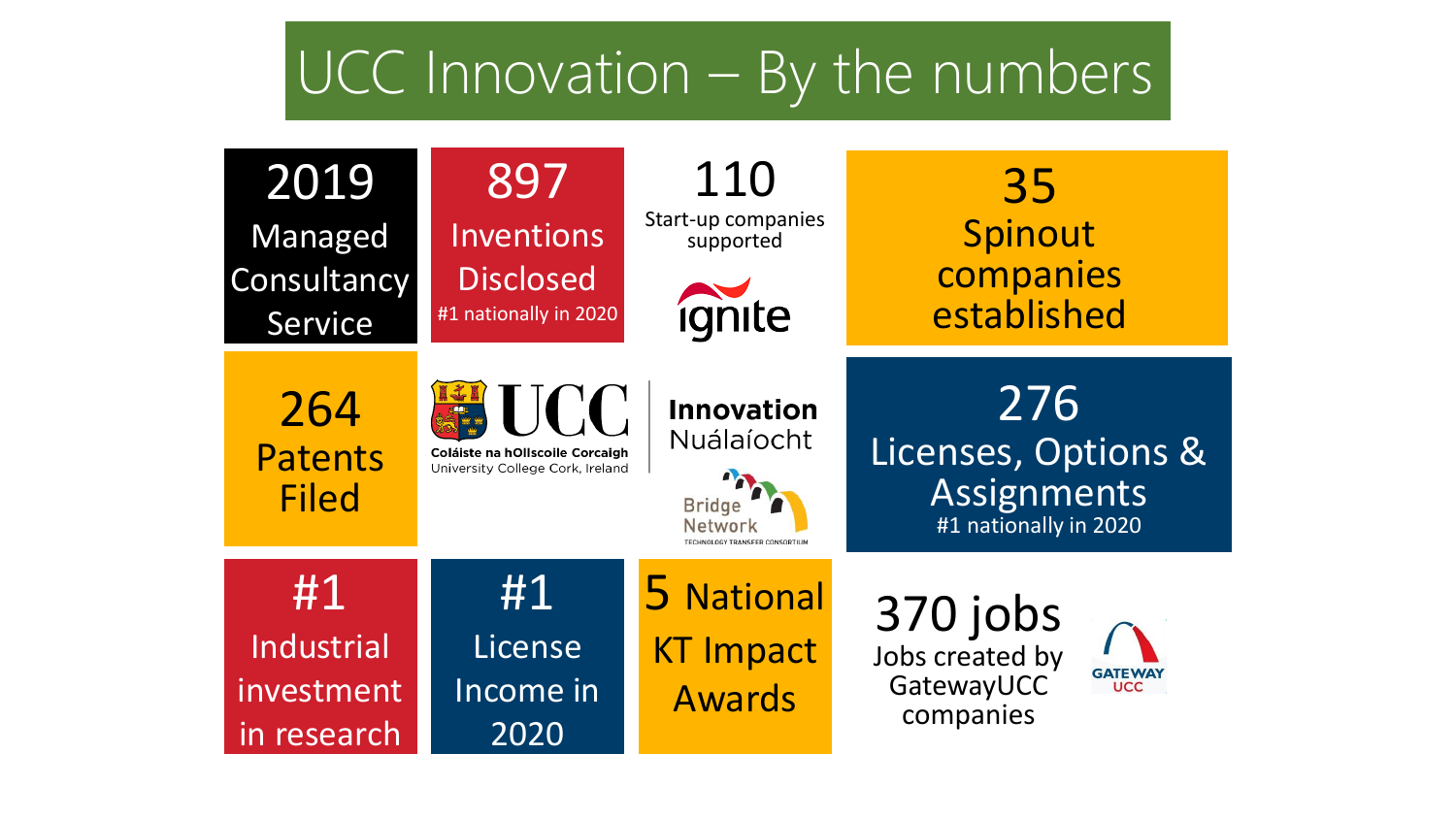### COMMERCIAL AWARENESS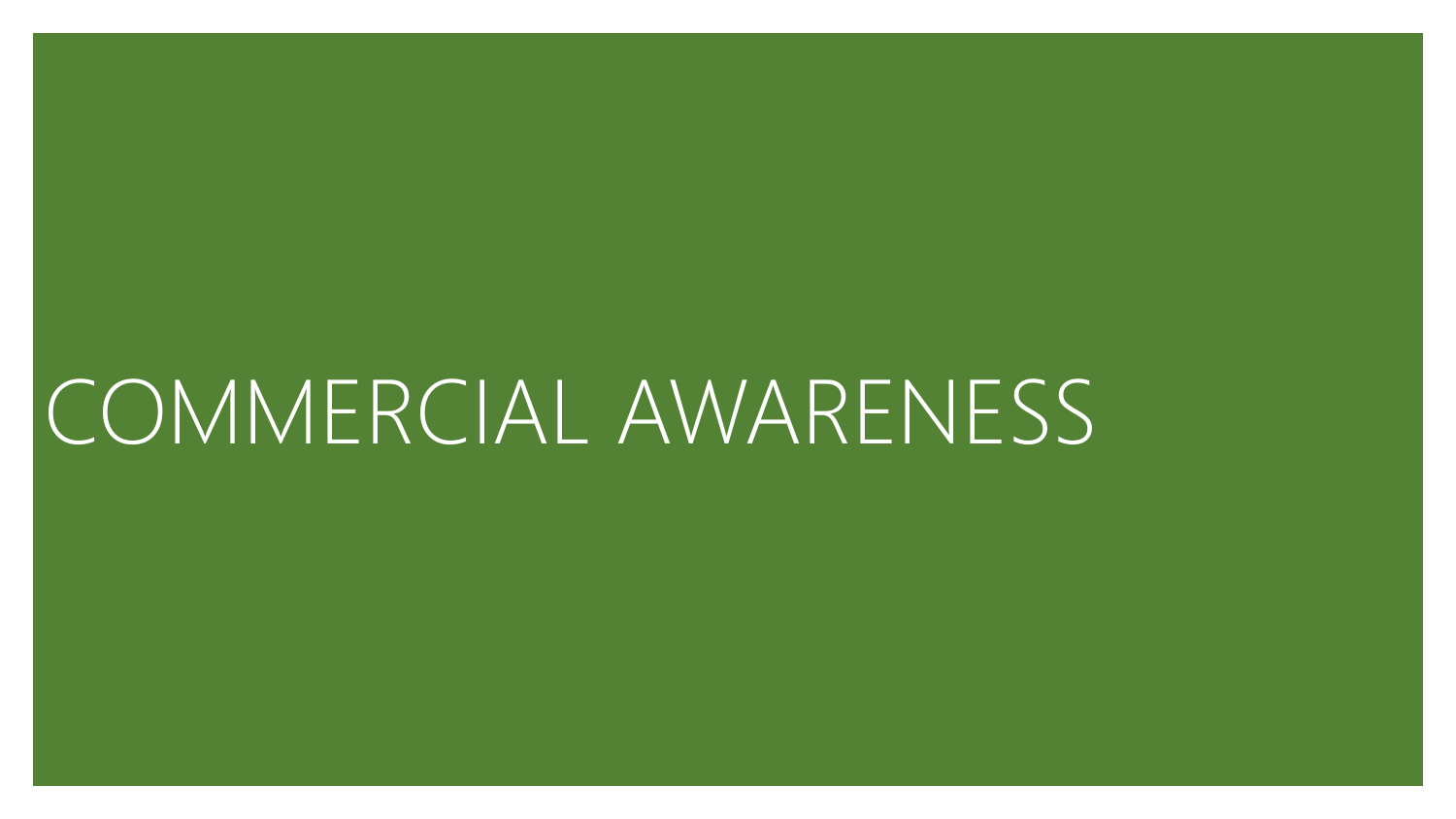

Stage of production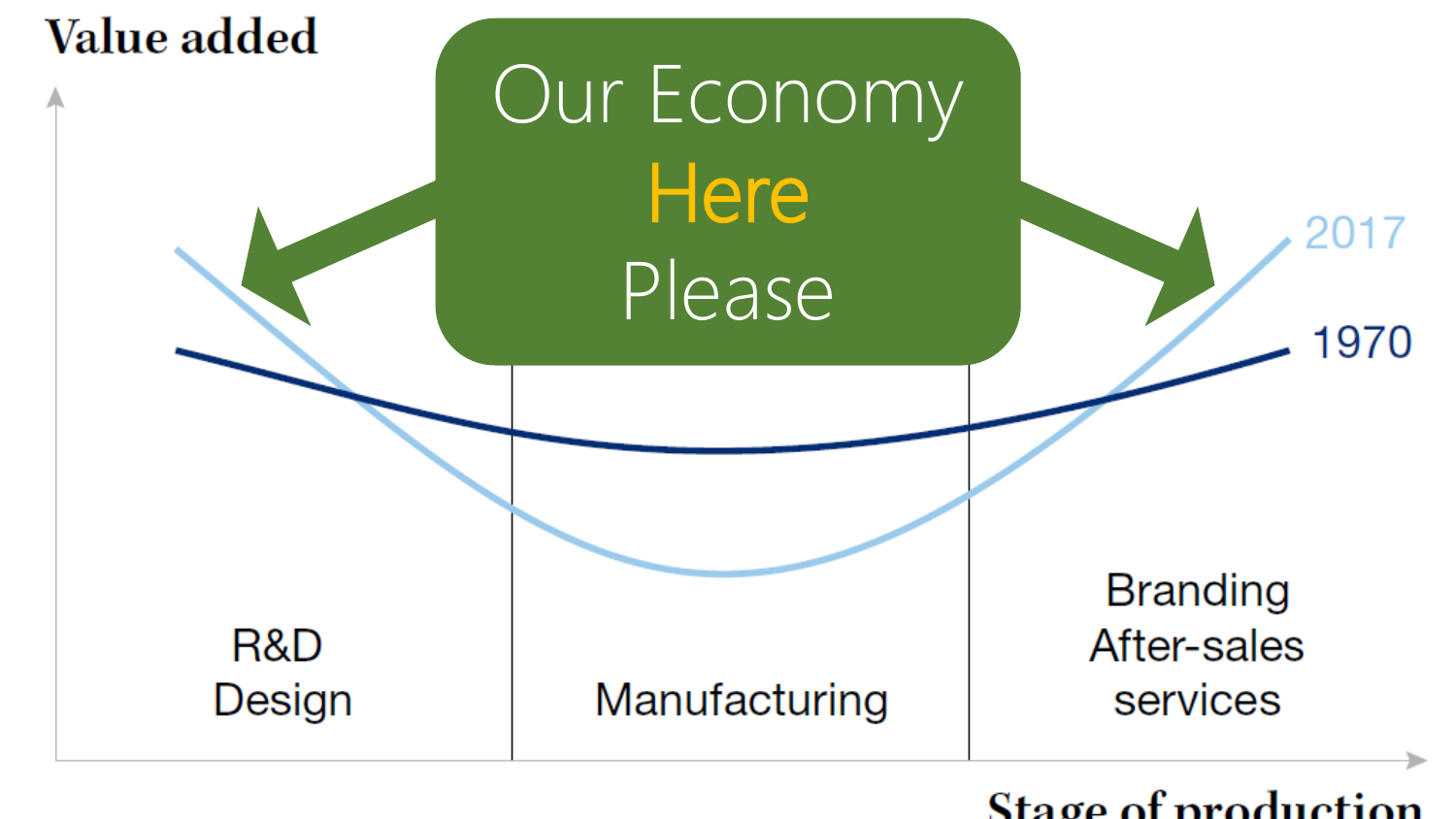VISION "ENHANCE IMPACT OF RESEARCH & INNOVATION FOR ENTERPRISE"



#### EXCELLENCE TALENT IMPACT

Ireland's strategy for research and development, science and technology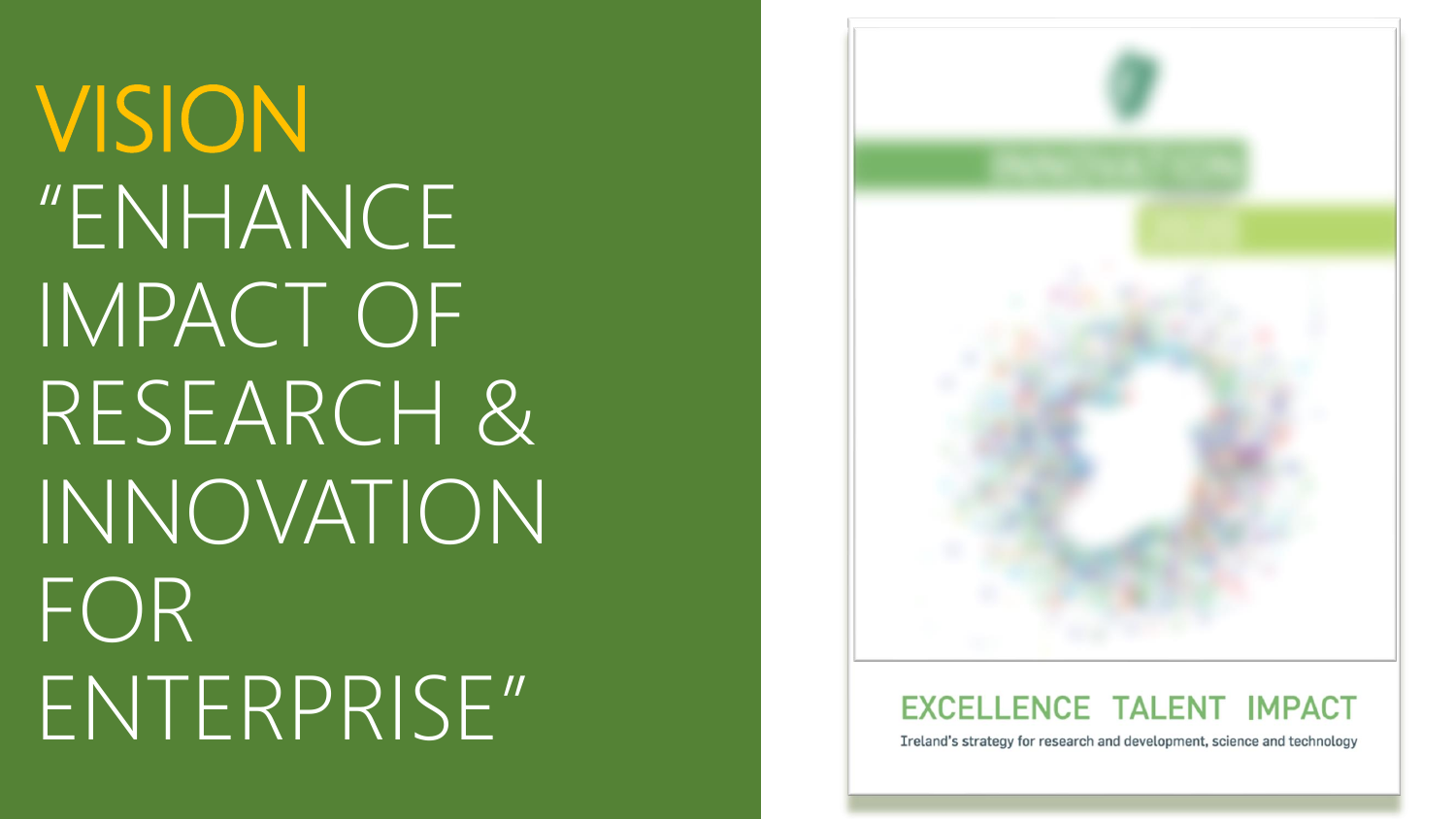### KNOWLEDGE TRANSFER

### PECAPTURE PROTECT

COMMERCIALISE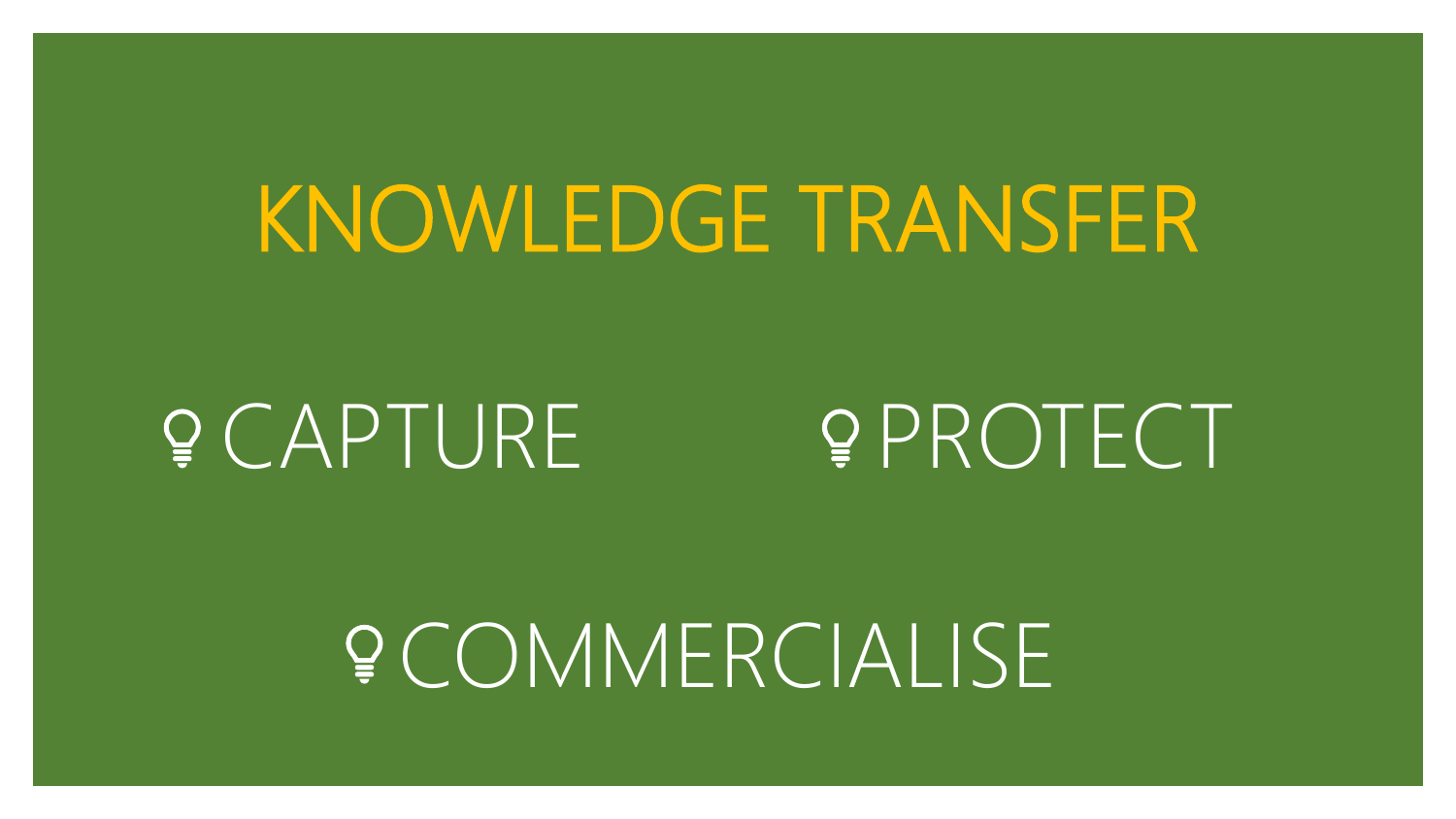### CAPTURE

#### Invention Disclosure Form

 $\subsetneq$ What is the Innovative part?

Who came up with the innovative part?

Who paid for the work?

Who might want it?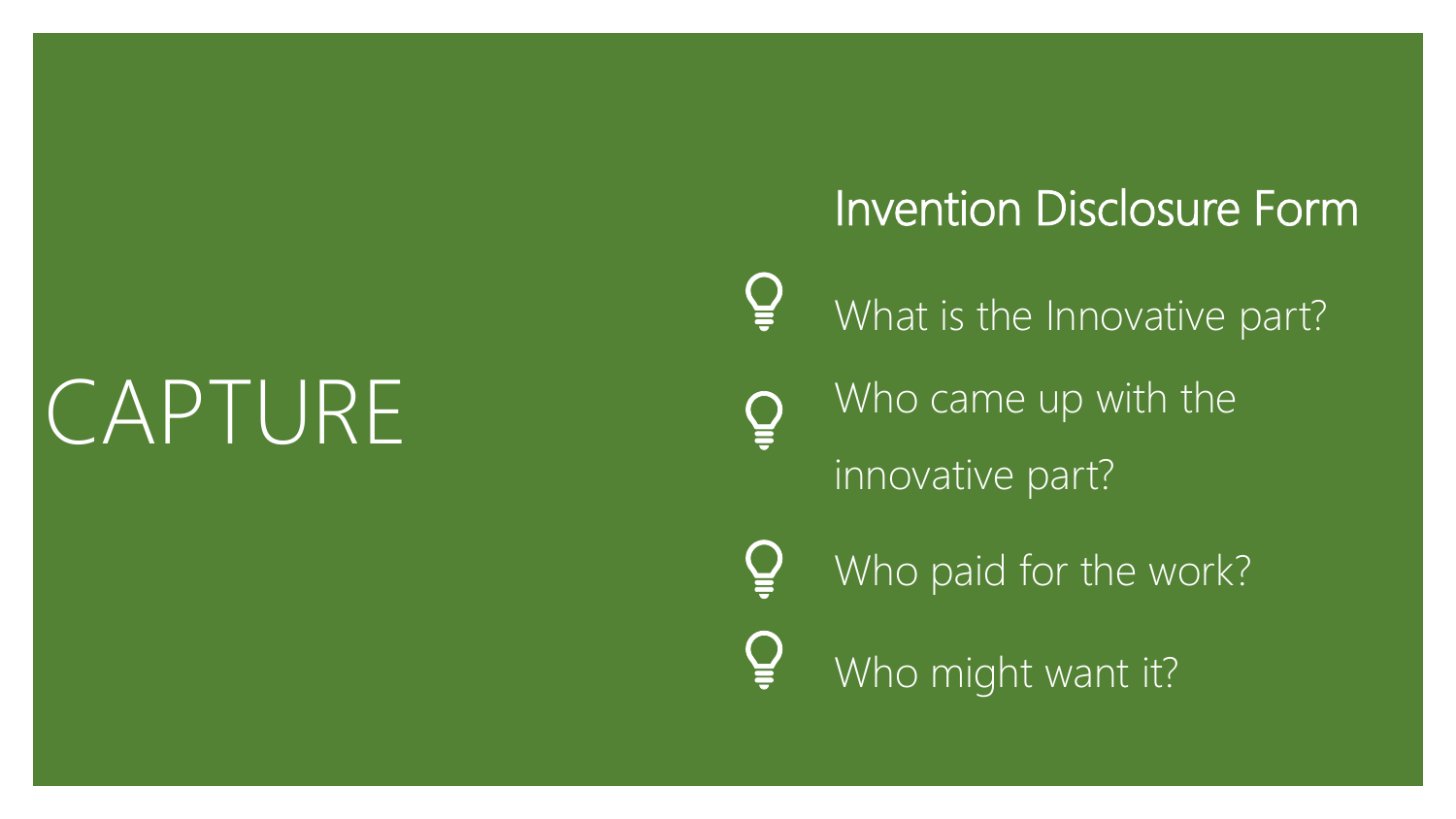## PROTECT

#### Forms of Protection

Patent<sup>'</sup>

Copyright

Ç Know-How

Open-source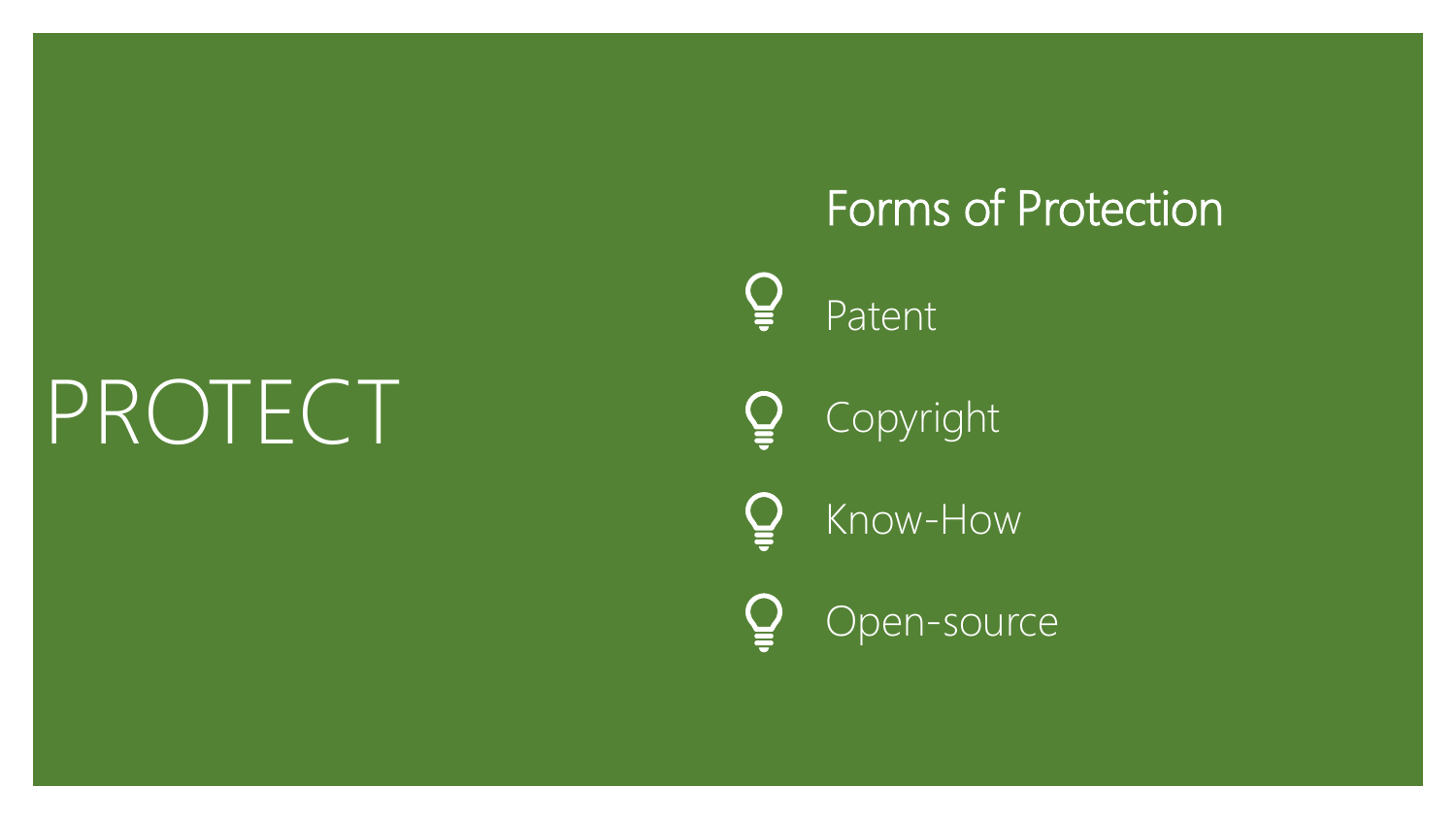## PROTECT

#### Patent

 $Q$ Negative Right

Novelty

Utility

Non-Obviousness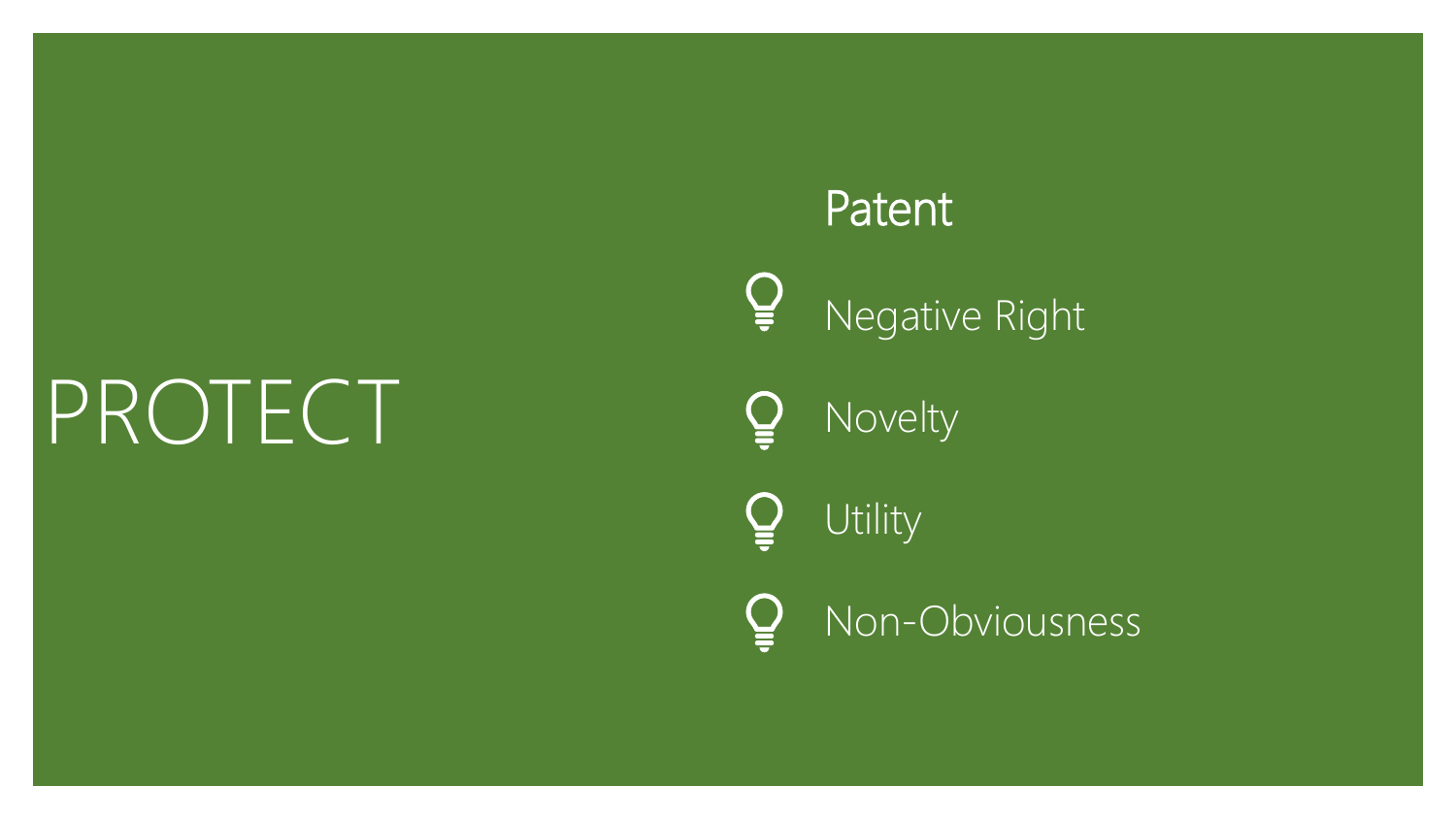## PROTECT

### Copyright  $\mathbf{Q}$ Arises "Right to Copy" – NOT the idea Not Registered © UCC 2020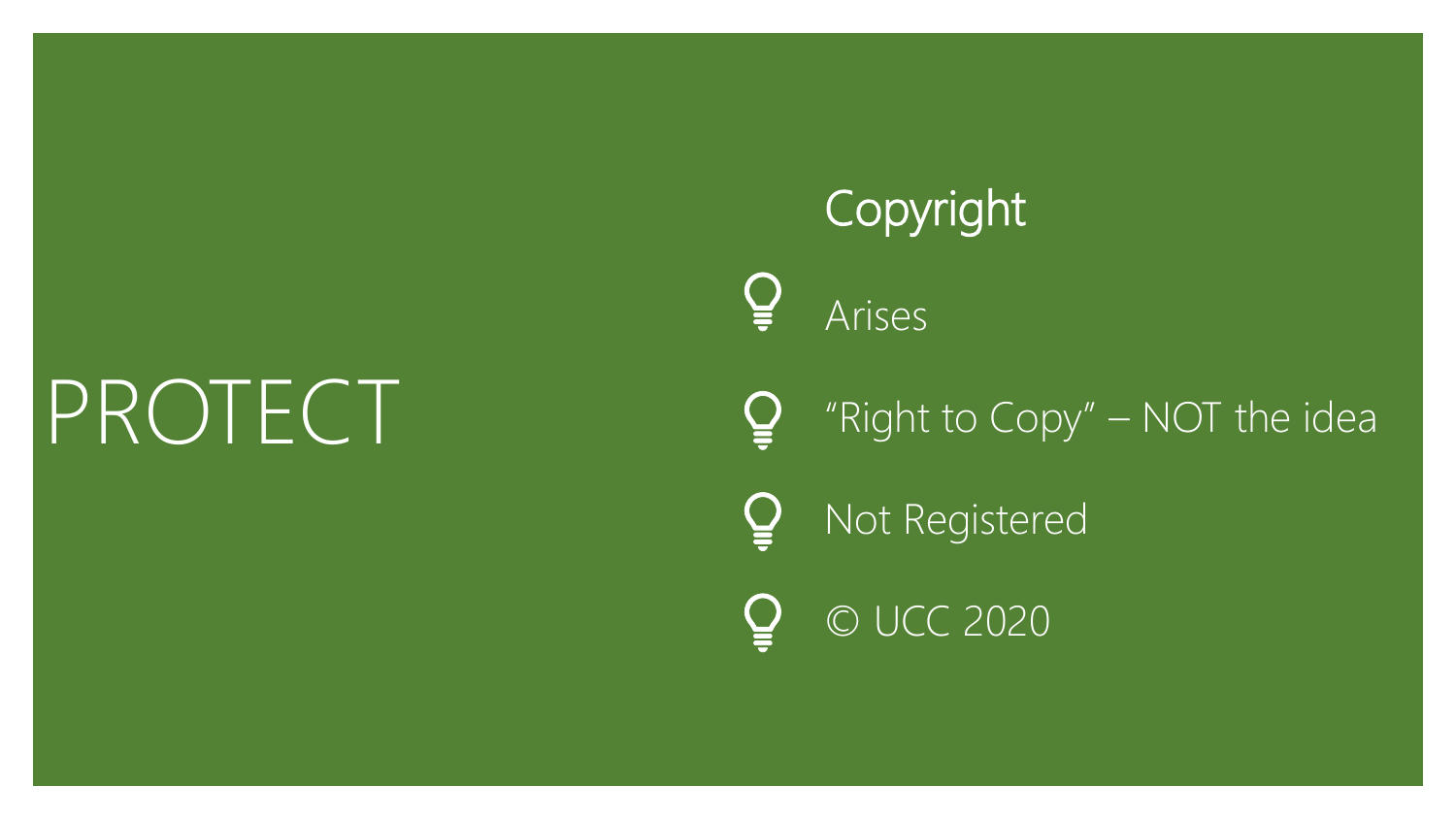### COMMERCIALISE **Outputs** License Spin-Out Company Research Collaboration Consultancy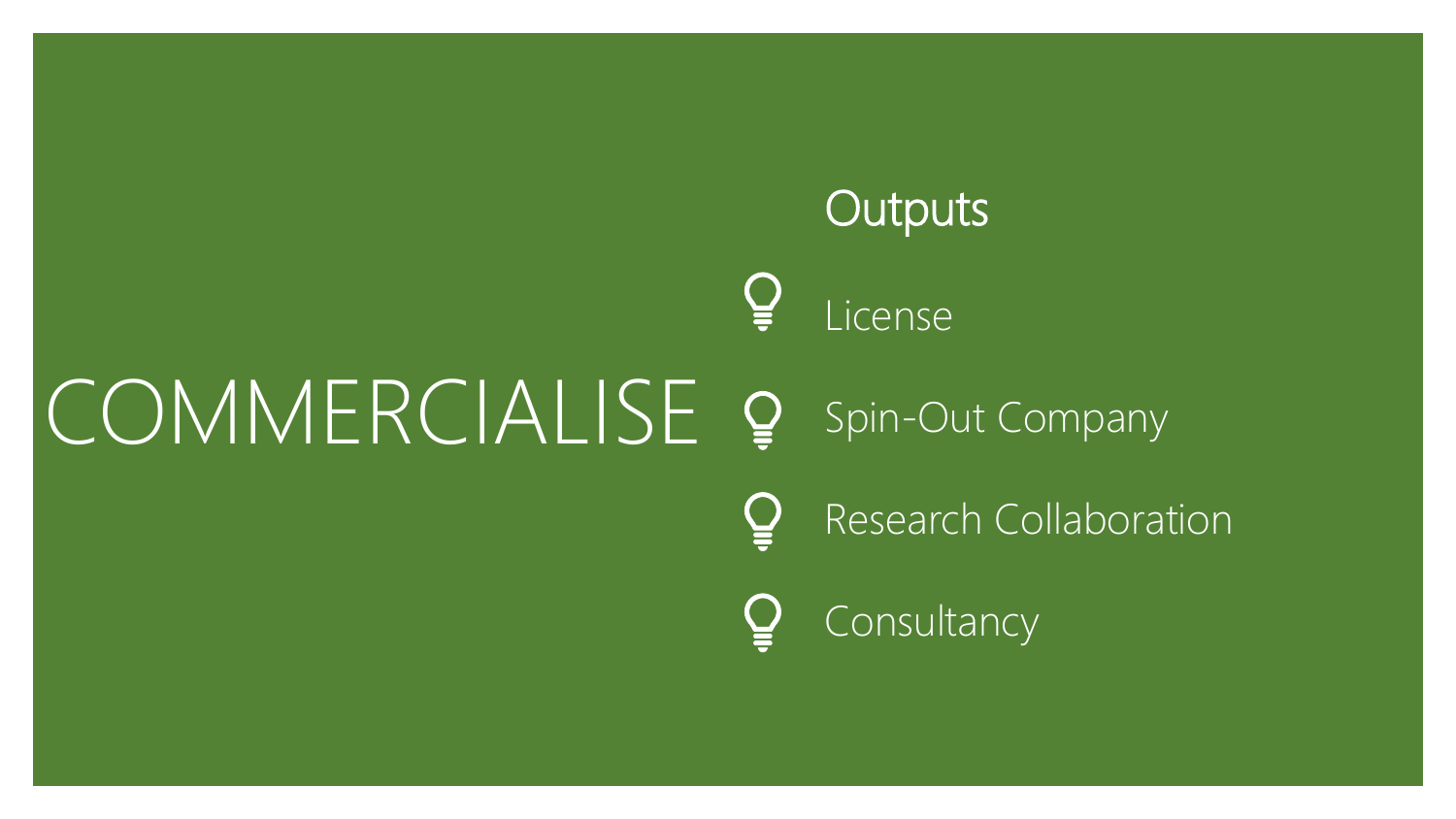### Impacts  $\mathbf{Q}$ Jobs COMMERCIALISE Products Partnership Revenue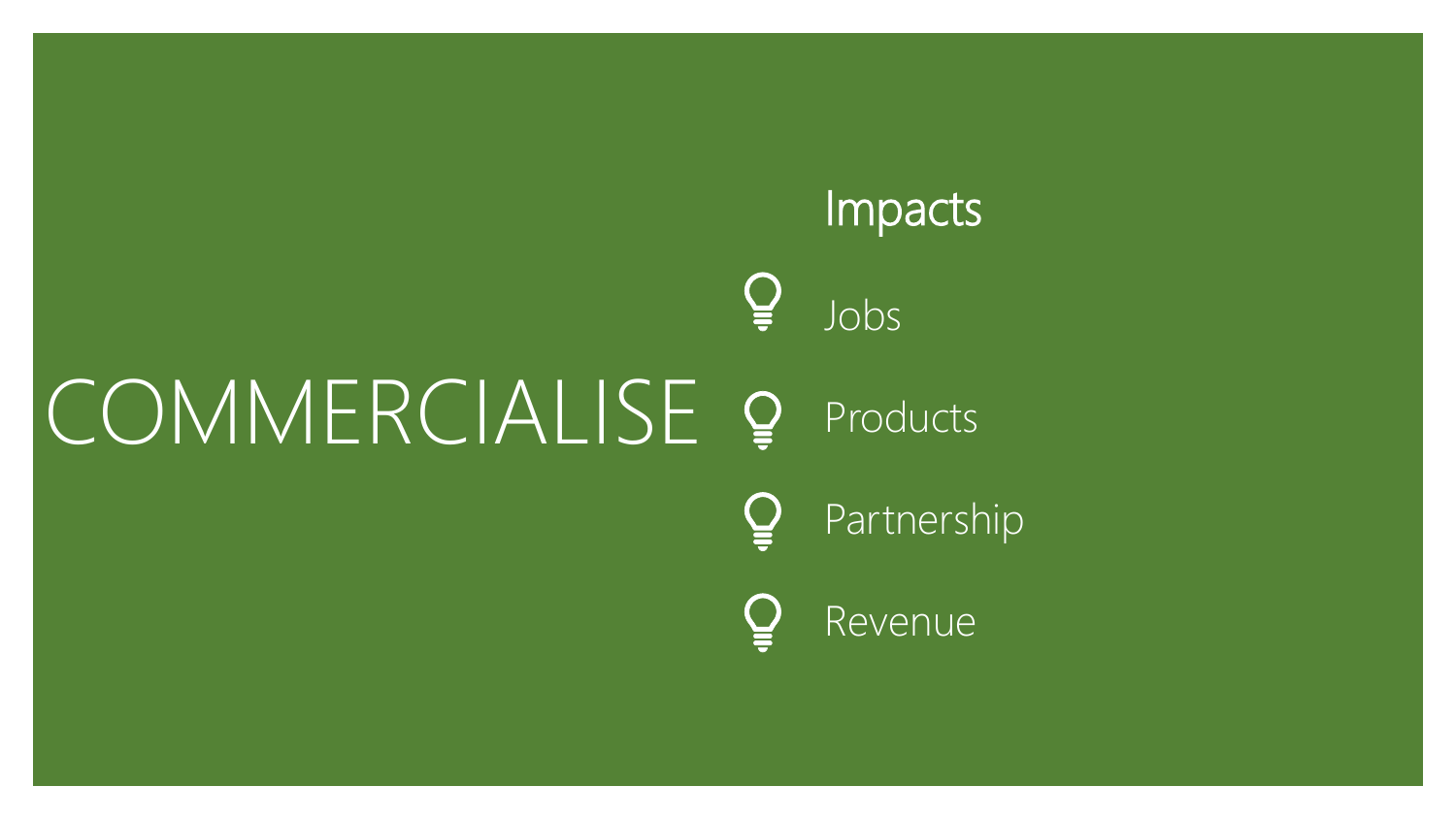### ACTIONS

UCC owns the IP Talk to UCC Innovation....early Don't publish….yet Use Confidentiality Agreements Leave a Forwarding Address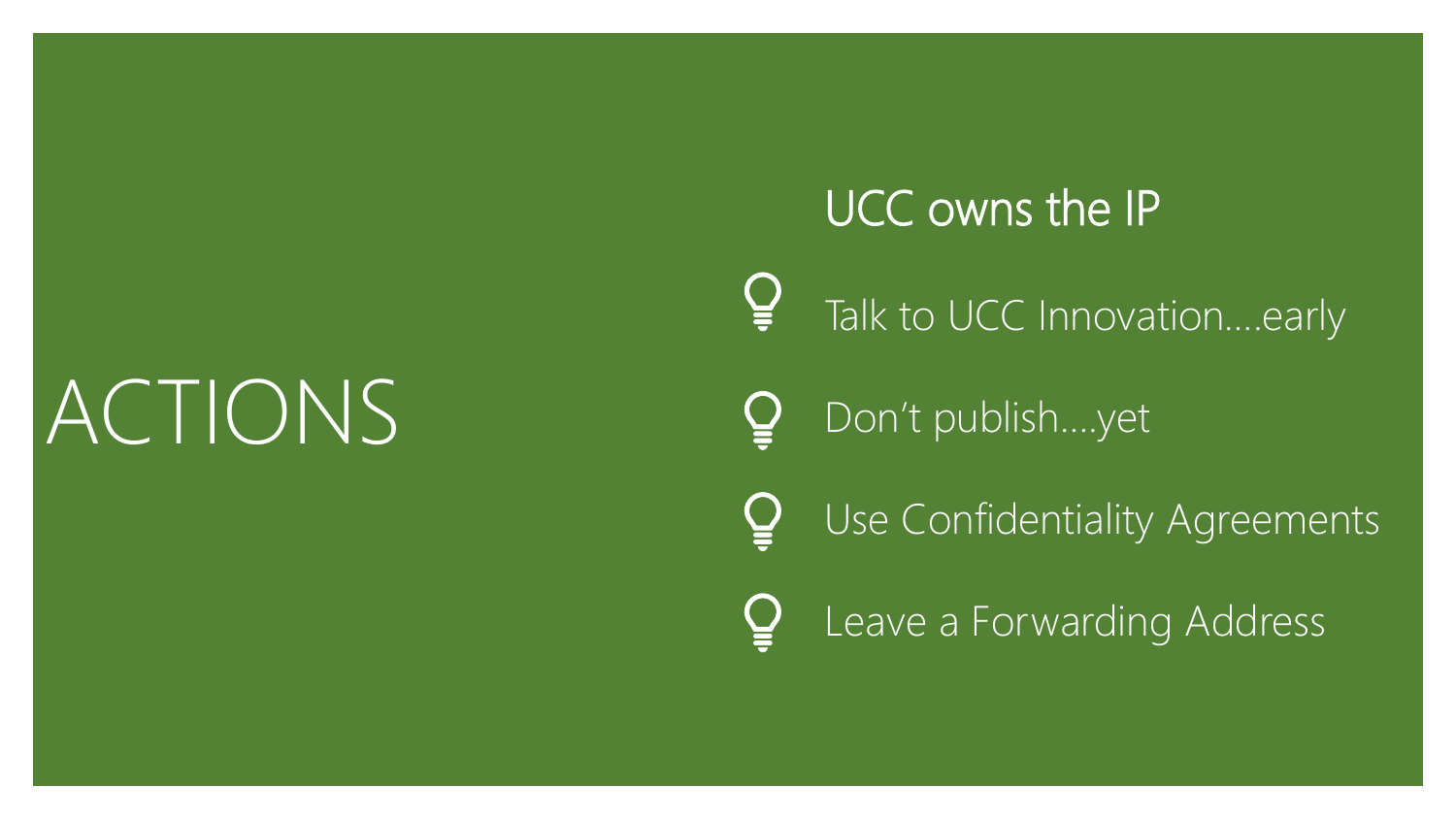## CONTACT US

Technologies UCC [uccinnovation@ucc.ie](mailto:uccinnovation@ucc.ie)

+353-21-4205880